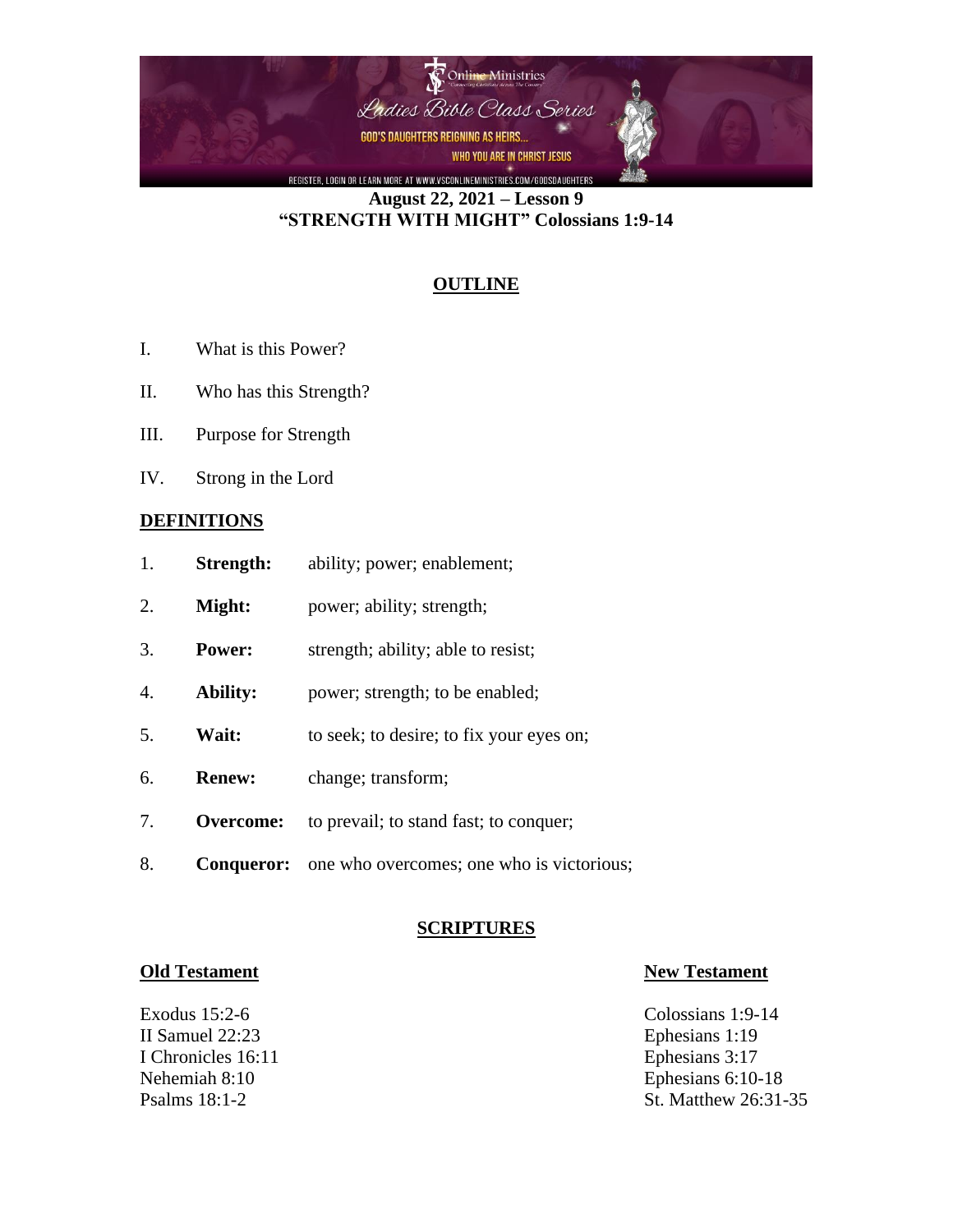

# **August 22, 2021 – Lesson 9 "STRENGTH WITH MIGHT" Colossians 1:9-14**

Psalms 59:17 Romans 8 Psalms 71:16 Hebrews 11:1-6 Isaiah 40:28-31 James 1 II Chronicles 20 James 3 Joshua 1:5-9 St. John 8:32 Joshua 5:13-15 St. John 16:13 I Chronicles 29:11 St. John 10:10 Zechariah 4:6 St. Luke 4 Genesis 1 Acts 3:12

Psalms 27:1 St. Matthew 26:69-75 Psalms 28:7 II Corinthians 5:17 Psalms 46:1 Romans 12:1-2-3 Psalms 62:1 **II** Corinthians 12:9-10 Psalms 105:4 I Thessalonians 1:3 Prov. 3:5-6 Ephesians 3:13-21 Joshua 6:1-5 I Corinthians 10 Prov. 18:21 St. Matthew 6:13 Micah 3:8 I Corinthians 1:23-31 Genesis 50:19-21 Romans 9:17 II Timothy 1:7 Philippians 4